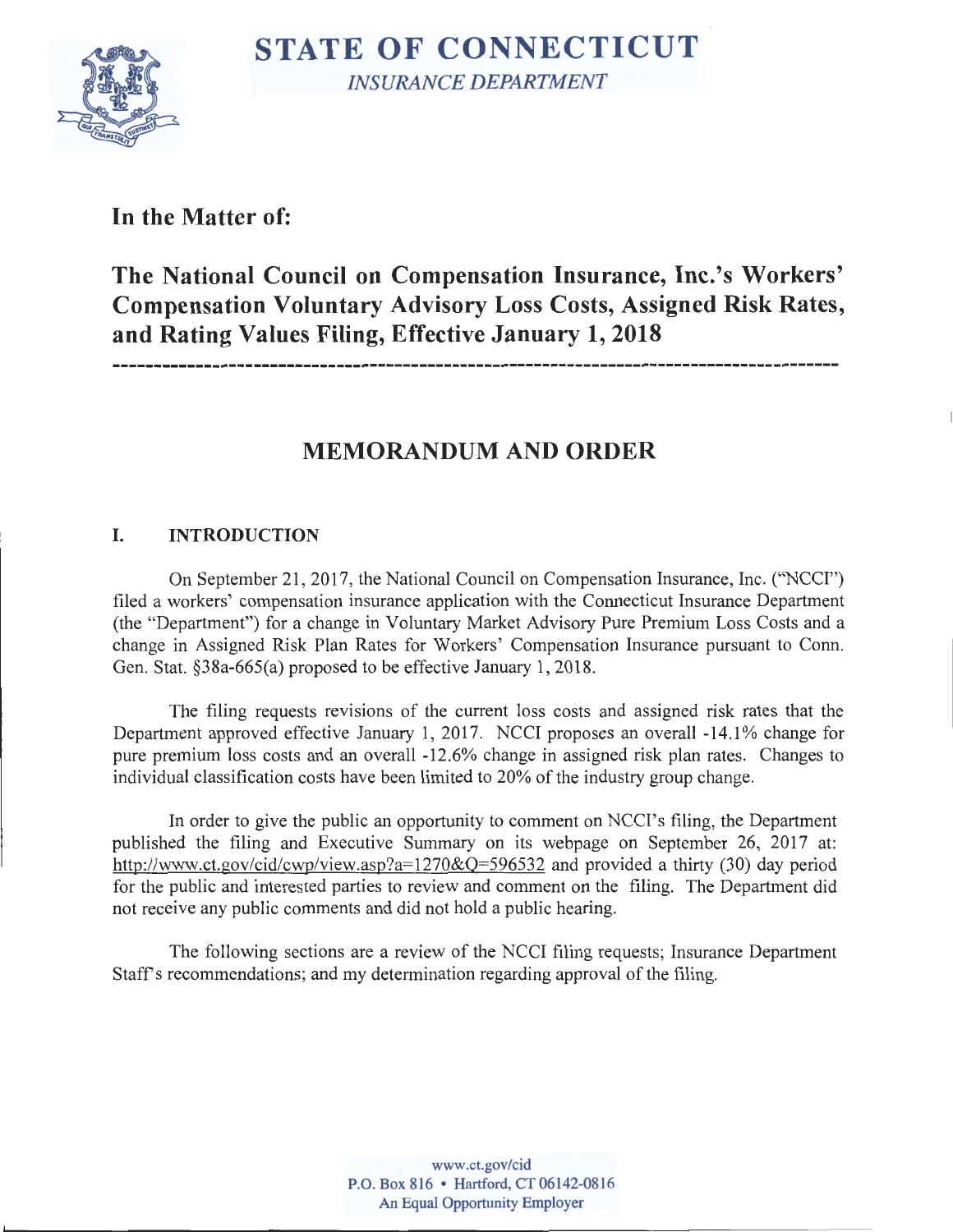## II. **NCCI FILING REQUESTS**

1. NCCI's proposed changes in Voluntary Market Advisory Loss Costs reflects the following pure premium level changes:

| <b>Industry Group</b>                                                                  | <b>Voluntary Market</b><br>Pure Premium Advisory<br>Loss Cost Average<br>Change $(\frac{6}{6})$ |  |
|----------------------------------------------------------------------------------------|-------------------------------------------------------------------------------------------------|--|
| Manufacturing<br>Contracting<br>Office & Clerical<br>Goods & Services<br>Miscellaneous | $-14.7%$<br>$-12.9%$<br>$-17.0\%$<br>$-12.5%$<br>$-16.4%$                                       |  |
| <b>Overall Change</b><br><b>Requested</b>                                              | $-14.1%$                                                                                        |  |

2. The proposed change in Assigned Risk Plan Rates reflects the following rate level changes:

| <b>Industry Group</b> | <b>Assigned Risk Plan</b><br>Rate Average Change (%) |  |
|-----------------------|------------------------------------------------------|--|
| Manufacturing         | $-13.2%$                                             |  |
| Contracting           | $-11.4%$                                             |  |
| Office & Clerical     | $-15.6%$                                             |  |
| Goods & Services      | $-10.9%$                                             |  |
| Miscellaneous         | $-15.0\%$                                            |  |
| <b>Overall Change</b> | $-12.6%$                                             |  |
| <b>Requested</b>      |                                                      |  |

3. The components of the Advisory Loss Costs and Assigned Risk Plan Rate changes are comprised of the following elements:

| Component                         | Voluntary Market<br>Pure Premium<br>Change $(\% )$ | <b>Assigned Risk</b><br>Plan Premium<br>Level Change $(\% )$ |
|-----------------------------------|----------------------------------------------------|--------------------------------------------------------------|
| <b>Experience and Development</b> | $-11.1\%$                                          | $-11.1%$                                                     |
| Trend                             | $-3.5%$                                            | $-3.5%$                                                      |
| <b>Benefits</b>                   | $+0.2%$                                            | $+0.2%$                                                      |
| Loss-based Expenses/Expenses      | $-0.1\%$                                           | $+1.7%$                                                      |
| <b>Overall Change Requested</b>   | $-14.1\%$                                          | $-12.6\%$                                                    |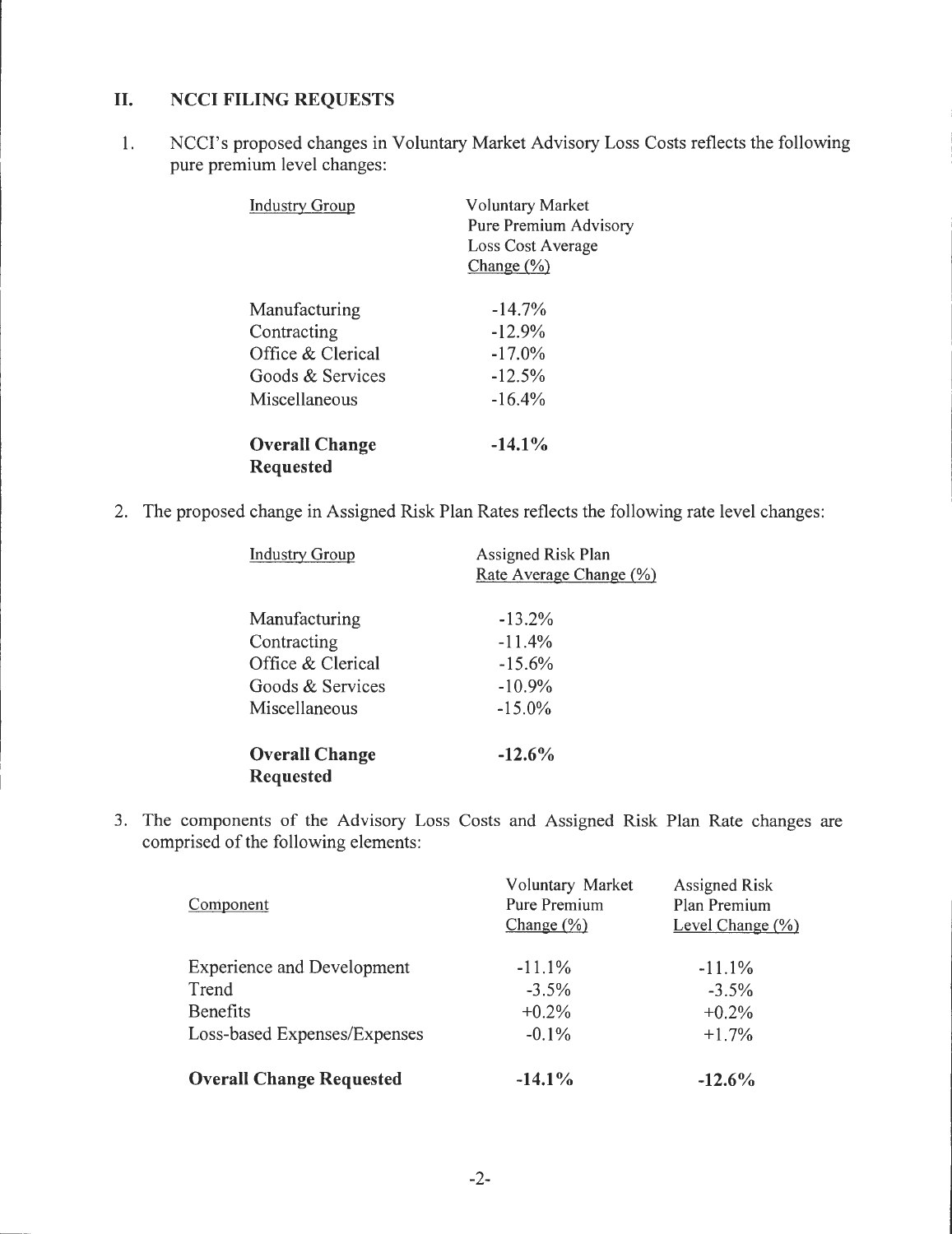- 4. The assessments due from employers for funding the cost of the Workers' Compensation Commission are 2.62% of losses. Insurance carriers pass through these assessments to employers. For the Voluntary Market and the Assigned Risk Plan, the assessment rate converted to a percentage of premium is 1.8% of standard premium. The assessment rate for "F" classifications, which provides coverage under the United States Longshore and Harbor Workers' Compensation Act and its extensions, is changing to 7.1% of total losses, with a proposed assessment on assigned risk standard premium and voluntary market standard premium of 3.9%.
- 5. The filing proposes no change to the maximum payroll for Executive Officers or Members of Limited Liability Companies.
- 6. The filing proposes no change to the maximum payroll for Athletic Teams.
- 7. NCCI estimates that the revised Hospital and Ambulatory Surgical Center Fee Schedule effective April 1, 2017, will result in an impact of +0.2% on overall workers compensation system costs in Connecticut.
- 8. NCCI estimates that the revised Practitioner Fee Schedule, effective July 15, 2017, will result in a negligible increase (smaller than  $0.1\%$ ) on overall workers compensation system costs in Connecticut.
- 9. The filing proposes to decrease the Permissible Loss Ratio for the Assigned Risk Rate filing from 69.7% to 68.6%.
- 10. The filing proposes no change to the currently approved \$160 expense constant.
- 11. The filing proposes no change to the Uncollectible Premium Provision.
- 12. The filing proposes to increase the Terrorism voluntary loss cost from \$0.01 to \$0.025. The filing proposes to increase the assigned risk Terrorism rate from \$0.02 to \$0.03.
- 13. The filing proposes to increase the Deductible Credit Safety Factor in the voluntary/assigned risk market from 0.70 to 0.95.
- 14. The filing proposes to increase the annual payroll for Partners and Sole Proprietors from \$67,200 to \$68,300.
- 15. The filing proposes a decrease to the current voluntary loss adjustment expense (LAE) provision from 17.3% to 17.2%.
- 16. The filing is proposing a 1.6% increase to the current assigned risk expense provision, primarily due to an increase in the Servicing Carrier Allowance.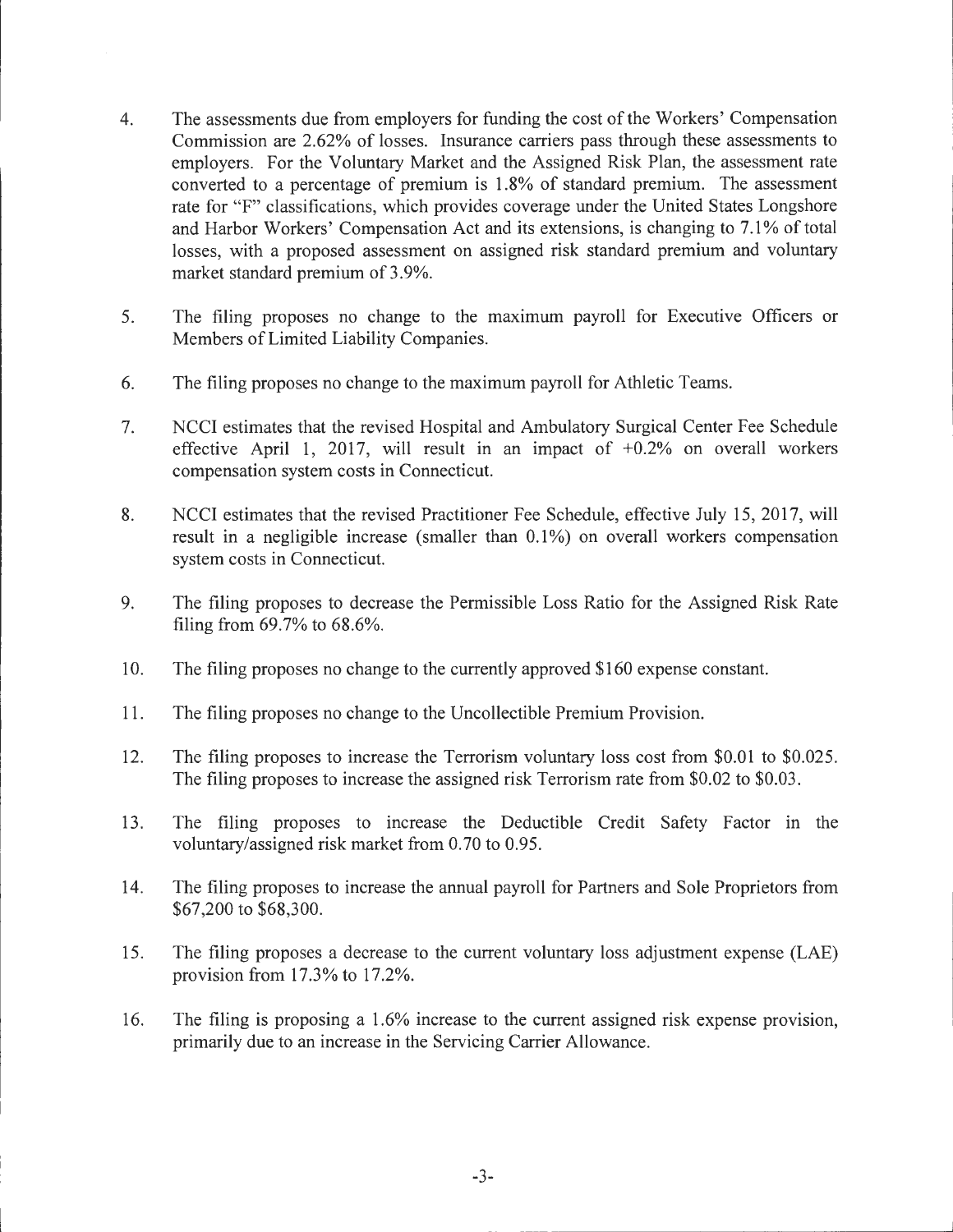## **III. DISCUSSION AND RECOMMENDATIONS**

#### A. Overall Advisory Loss Costs and Assigned Risk Plan Rates

Conn. Gen. Stat. §38a-665 establishes the standards, methods and criteria for the making and use of workers' compensation insurance rates in Connecticut. Conn. Gen. Stat. §38a-665 provides that no rates shall be excessive or inadequate, nor shall they be unfairly discriminatory. Conn. Gen. Stat. §38a-665(b) provides that consideration shall be given, to the extent possible, to: past and prospective loss experience; reasonable margin for profit and contingencies; past and prospective expenses both countrywide and those specially applicable to this state; investment income earned or realized both from unearned premium and loss reserve funds; and other relevant factors, including judgment factors.

The Department's staff determined that overall cost levels are decreasing for the assigned risk rates and for the voluntary market advisory loss costs. The cost levels for this filing are based on Connecticut loss experience for policy years 2014 and 2015. NCCI adjusts past losses to current conditions using adjustment methods, which make the magnitude of the change very sensitive to their assumptions. Critical assumptions include those for trend, loss development and experience period. Department staff reviewed the assumptions included in these filings for reasonableness, including the econometric forecast values and recommend the following:

#### B. Assigned Risk Differential

The filing proposes no change to the Assigned Risk Differential.

### **IV. ORDER**

On the basis of the foregoing recommendations and analysis by Department staff and my review of the filing, I hereby order that:

- A. NCCI's Assigned Risk Plan rates and voluntary market advisory loss costs are **accepted** as filed.
- B. The proposed increase to the Terrorism voluntary loss cost from \$0.01 to \$0.025 is approved. The proposed increase to the assigned risk Terrorism rate from \$0.02 to \$0.03 is approved.
- C. The proposed increase to the Deductible Credit Safety Factory in the voluntary/assigned risk market from 0.70 to 0.95 is approved.
- D. The proposed decrease in the Permissible Loss Ratio for the Assigned Risk Rate filing from 69.7% to 68.6% is approved.
- E. The proposed increase to the annual payroll for Partners and Sole Proprietors from \$67,200 to \$68,300 is approved.